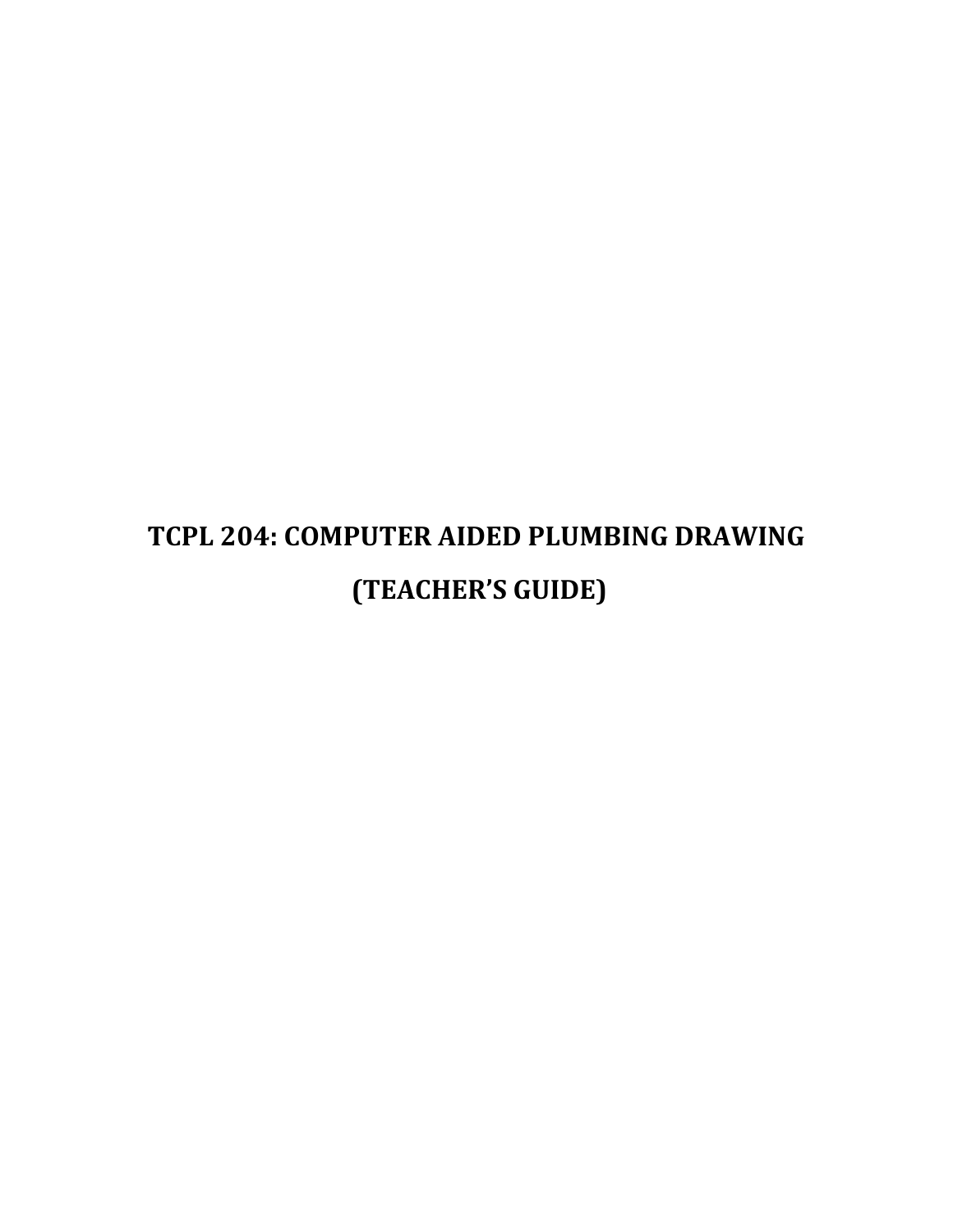# **Year 2 Term 1**

# **TCPL 204: Computer Aided Plumbing Drawing**

# **Duration: 30 Hours**

## **Module Overview**

This module equips the learner with the basic knowledge and skills of using a computer to design and draw various fittings as applied in plumbing. It equips the learner with the skills to develop an intended outlook and template of the required fitting and interpret given drawings for effective implementation.

## **Learning Outcomes**

By the end of this module, the learner should be able to design and draw plumbing fittings.

# **Preparatory Assignment**

Before teaching this module, task learners to design and develop the sketch of a Wash Hand basin and kitchen sink for a client and make presentations in the class.

# **Result**

Learners design and make neat sketches of the proposed Wash Hand Basin and kitchen sink for a client.

#### **Sub-module 1: AutoCAD Basics**

Duration: 30 Hours

| <b>Competences</b>                                                                                                                                                     | <b>Content</b>                                                                                                                                                                                                 | <b>Teaching / learning Strategies</b>                                                                                                                                                                                                                                                                                                                                                                                                                                                                                                                                                                                                                                                                                                                                |
|------------------------------------------------------------------------------------------------------------------------------------------------------------------------|----------------------------------------------------------------------------------------------------------------------------------------------------------------------------------------------------------------|----------------------------------------------------------------------------------------------------------------------------------------------------------------------------------------------------------------------------------------------------------------------------------------------------------------------------------------------------------------------------------------------------------------------------------------------------------------------------------------------------------------------------------------------------------------------------------------------------------------------------------------------------------------------------------------------------------------------------------------------------------------------|
| The learner:                                                                                                                                                           |                                                                                                                                                                                                                |                                                                                                                                                                                                                                                                                                                                                                                                                                                                                                                                                                                                                                                                                                                                                                      |
| installs AutoCAD<br>the<br>into<br>computer.<br>identifies<br>and<br>AutoCAD<br>uses<br>commands<br>during<br>the<br>development<br><sub>of</sub>                      | Introduction to<br>$\bullet$<br>computer aided<br>drawing (CAD)<br>Need for CAD<br>$\bullet$<br>AutoCAD commands<br>(lines, offset, trim,<br>extend, erase, mirror,<br>fillet, hatch, scale,                   | Lead a guided discussion<br><b>CAD</b><br>on<br>applications and types.<br>Together with learners discuss on the need<br>$\bullet$<br>for one to be able to use a computer and<br>CAD application in relation to design,<br>creativity and innovations in the plumbing<br>industry.<br>Guide learners in a demonstration on the<br>procedure of installing AutoCAD and task<br>them to practice.<br>With aid of a projector or computer, guide<br>the learners to open AutoCAD window<br>interface and guide them through the<br>identification<br>and<br>of<br>AutoCAD<br>use<br>such as lines, offset, trim,<br>commands<br>extend, erase, mirror, fillet, hatch, scale<br>selection, dimensioning, layers selection<br>application, creation<br>of blocks,<br>and |
| the drawing.<br>develops<br>the<br>design<br>perception<br><sub>of</sub><br>form,<br>some<br>makes the sketch<br>and<br>uses<br>AutoCAD to draw<br>it.<br>draws<br>the | dimension, layers,<br>blocks, zoom,<br>chamfer, circle and<br>arcs)<br>Designing of rain<br>$\bullet$<br>water pipes, gutters,<br>rain water bends<br>Design of brackets for<br>$\bullet$<br>wash hand basins, |                                                                                                                                                                                                                                                                                                                                                                                                                                                                                                                                                                                                                                                                                                                                                                      |
| ground plan, the                                                                                                                                                       | kitchen sinks and                                                                                                                                                                                              | zooming in and out, chamfer, circle and arc                                                                                                                                                                                                                                                                                                                                                                                                                                                                                                                                                                                                                                                                                                                          |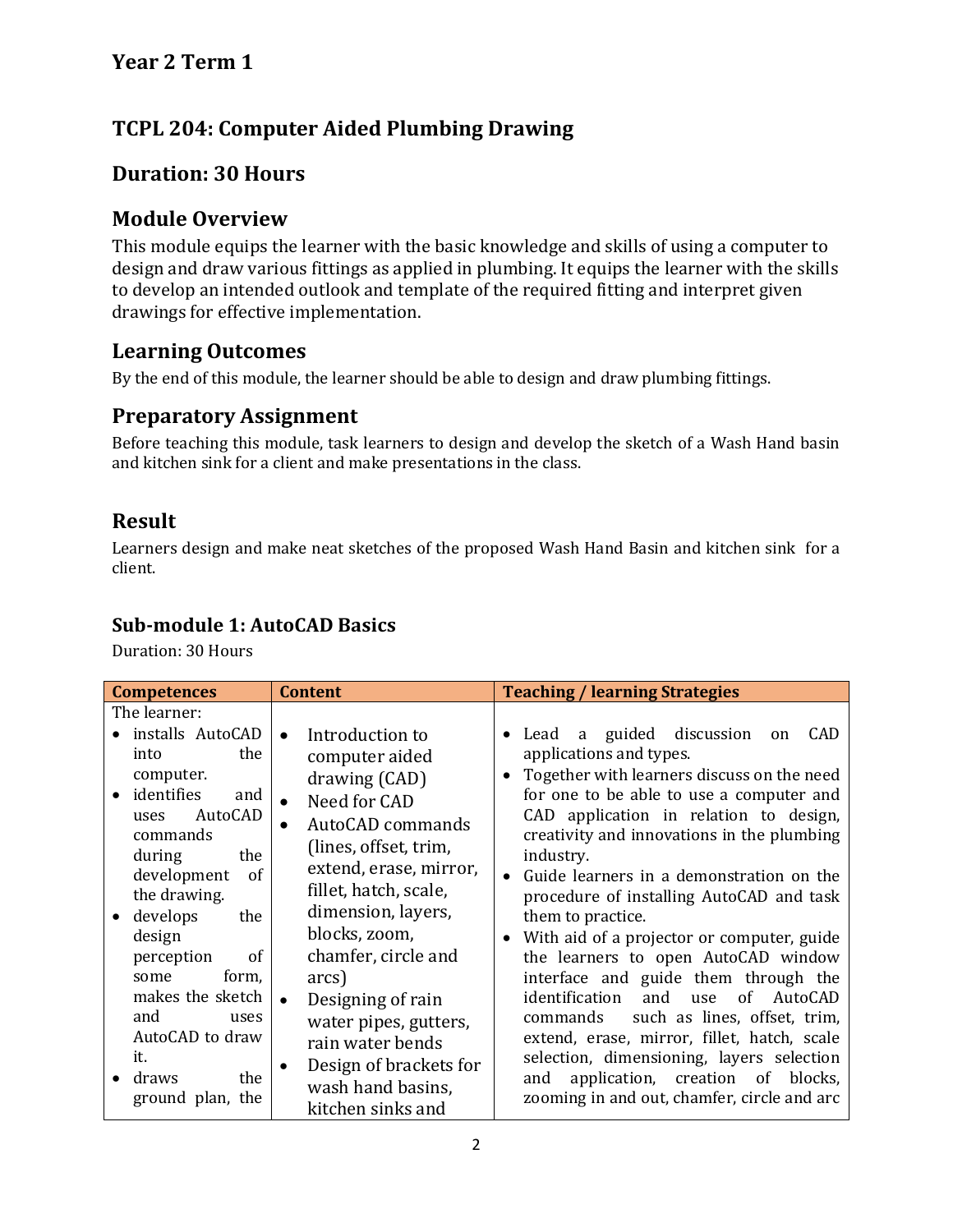| correct section<br>the<br>and<br>elevations.<br>designs<br>and<br>draws the roof<br>details, the door<br>and window<br>elevations.<br>makes the title<br>block and writes<br>supporting<br>specifications for | heaters<br>$\bullet$<br>Designing of<br>intercepting trap and<br>gully trap | selections and guide learners as they<br>practice.<br>Together with learners go through the<br>$\bullet$<br>steps followed when making a drawing,<br>starting from mind perception, sketch<br>formation and drawing implementation.<br>Prompt learners to design and draw<br>objects as they have conceived it.<br>Illustrate drawing of one fitting, the plan,<br>$\bullet$<br>sections and elevation development and<br>task learners to draw it using the CAD |
|---------------------------------------------------------------------------------------------------------------------------------------------------------------------------------------------------------------|-----------------------------------------------------------------------------|------------------------------------------------------------------------------------------------------------------------------------------------------------------------------------------------------------------------------------------------------------------------------------------------------------------------------------------------------------------------------------------------------------------------------------------------------------------|
| foundation, neat<br>walls,<br>roof,<br>ceilings<br>and<br>schedules.<br>prints<br>the<br>complete<br>drawing.                                                                                                 |                                                                             | applications.<br>Demonstrate the development of rain<br>$\bullet$<br>water pipes, rain water bends, brackets for<br>wash hand basins, kitchen sinks and<br>heaters, intercepting trap and gully<br>trap, the relationship of orthographic and<br>AutoCAD drawings and make the title<br>block, write the text in AutoCAD and task<br>learners to practice.<br>Demonstrate the procedure followed to<br>$\bullet$<br>print an AutoCAD drawn item and task         |

## **Assessment Strategy**

Assign the learner to:

- develop the design of a direct system of cold water supply for the client and use AutoCAD to draw its plan, elevation and section.
- write specifications of the materials and proportions to be used during implementation.

# **Teaching/ Learning Resources**

- Computers
- Drawing sheets
- Printers
- The Internet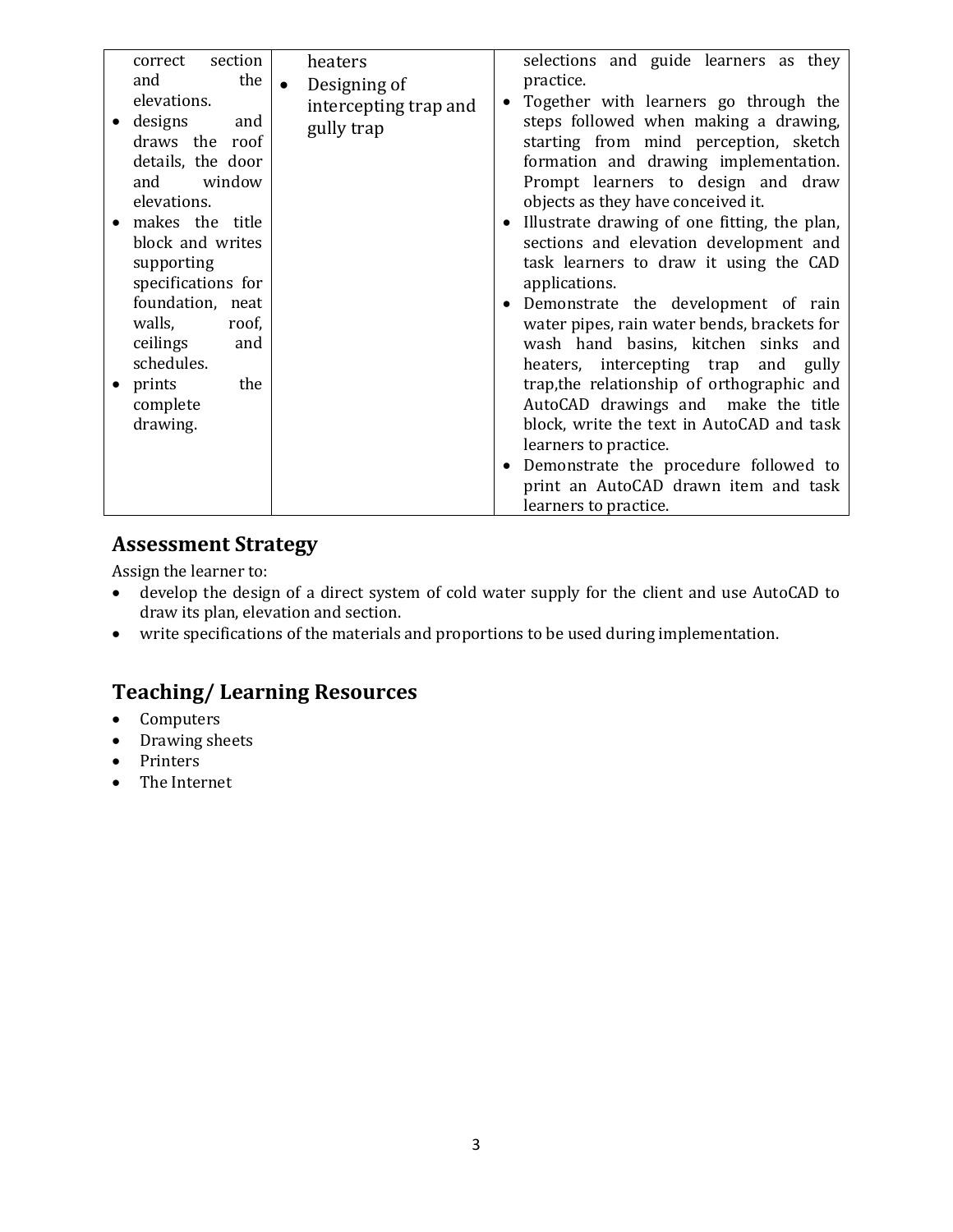# **TCPL 204: Computer Aided Plumbing Drawing**

Duration: 30 Hours

# **Module Overview**

This module equips the learner with the knowledge and skills of using a computer to construct and develop shapes of various fittings as applied in plumbing.

#### **Learning Outcome**

By the end of this module, the learner should be able to design, construct and develop shapes of various fittings as applied in plumbing.

#### **Preparatory Assignment**

Before teaching this module, show learners drawings of concrete and cast iron covers, cesspool, septic tank and task them to design.

#### **Result**

Learners design concrete and cast iron covers, cesspool and septic tankusing AutoCAD soft ware.

#### **Sub-module 2: Geometric Construction**

Duration: 30 Hours

| <b>Competences</b>                                                                                                                          | <b>Content</b>                                                                                                                                               | <b>Teaching/Learning Strategies</b>                                                                                                                                                     |  |
|---------------------------------------------------------------------------------------------------------------------------------------------|--------------------------------------------------------------------------------------------------------------------------------------------------------------|-----------------------------------------------------------------------------------------------------------------------------------------------------------------------------------------|--|
| The learner:                                                                                                                                |                                                                                                                                                              |                                                                                                                                                                                         |  |
| designs and draws<br>combined system,<br>separate system and<br>partially separate system<br>designs septic tank,<br>cesspool and soak away | designing and drawing of<br>٠<br>combined sewer system,<br>separate sewer system<br>and partially separate<br>system<br>designs of septic tank,<br>$\bullet$ | Demonstrate the procedure of<br>designing a combined sewer<br>system and task learners to<br>practice<br>Demonstrate the procedure of<br>$\bullet$<br>designing a septic tank, cesspool |  |
| pits                                                                                                                                        | cesspool and soak away                                                                                                                                       | and soak away and task learners                                                                                                                                                         |  |
| designs and draws<br>manholes and benching                                                                                                  | pits<br>designing and drawing of<br>$\bullet$                                                                                                                | to practice.                                                                                                                                                                            |  |
| designs open channels,                                                                                                                      | manholes and benching                                                                                                                                        |                                                                                                                                                                                         |  |
| benching and invert                                                                                                                         | designs of open channels<br>٠                                                                                                                                |                                                                                                                                                                                         |  |
| designs concrete and                                                                                                                        | benching and invert                                                                                                                                          |                                                                                                                                                                                         |  |
| cast iron covers                                                                                                                            | design of concrete and<br>٠                                                                                                                                  |                                                                                                                                                                                         |  |
|                                                                                                                                             | cast iron covers                                                                                                                                             |                                                                                                                                                                                         |  |

## **Assessment Strategy**

Assign the learner to:

Design a combined sewer system and septic tank for a house.

# **Teaching and Learning Resources**

• Computer